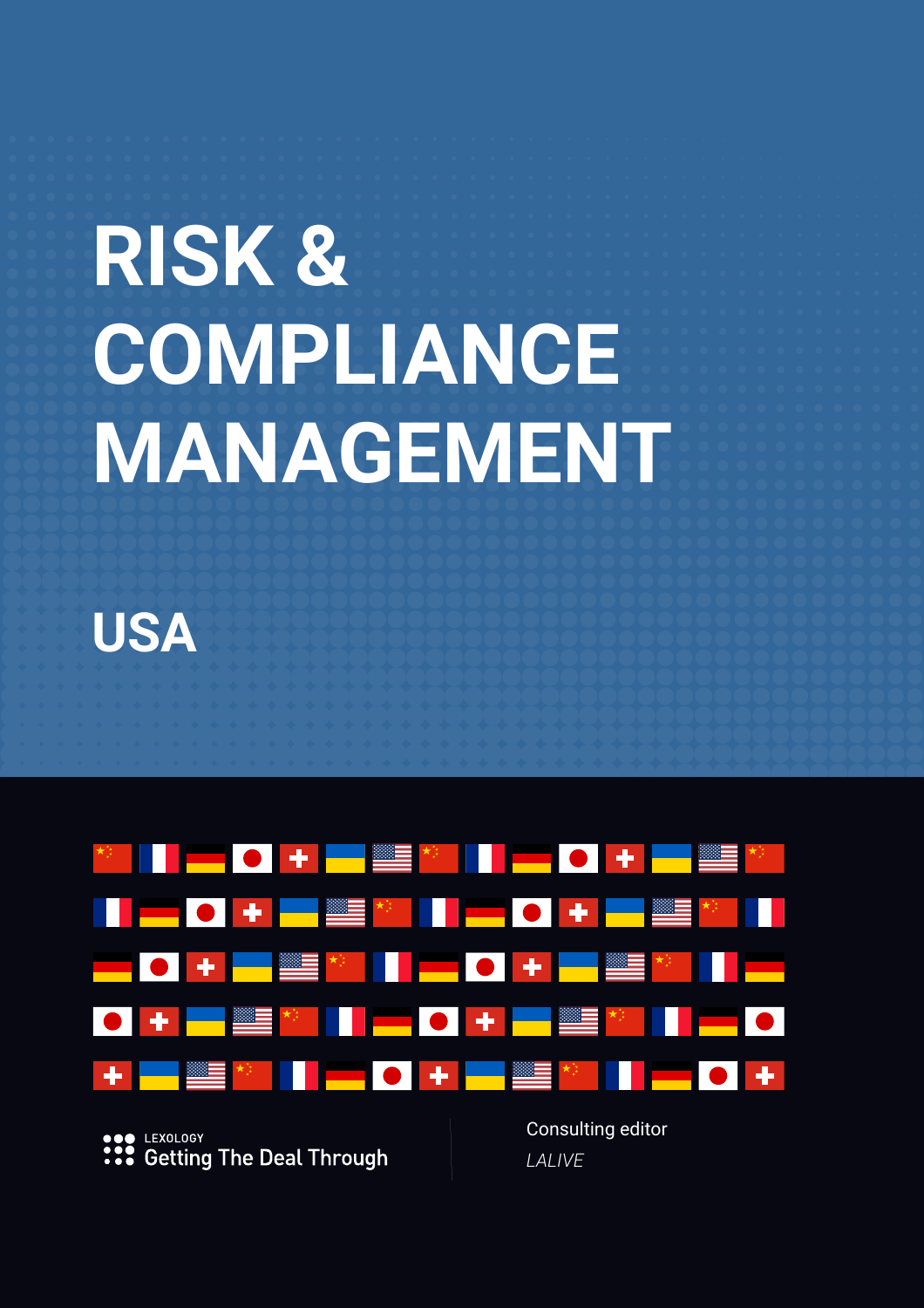# **Risk & Compliance Management**

Consulting editors

#### **Daniel Lucien Bühr**

*LALIVE*

Quick reference guide containing side-by-side comparison of local insights into Risk & Compliance Management, including laws and regulations; principal regulatory and enforcement bodies; defnitions, processes, standards and guidelines; civil, administrative, regulatory and criminal liabilities (for undertakings, governing bodies and senior management); corporate compliance defence; recent leading cases; risk and compliance framework covering digital transformation; and recent trends.

#### Generated 04 April 2022

The information contained in this report is indicative only. Law Business Research is not responsible for any actions (or lack thereof) taken as a result of relying on or in any way using information contained in this report and in no event shall be liable for any damages resulting from reliance on or use of this information. © Copyright 2006 - 2022 Law Business Research

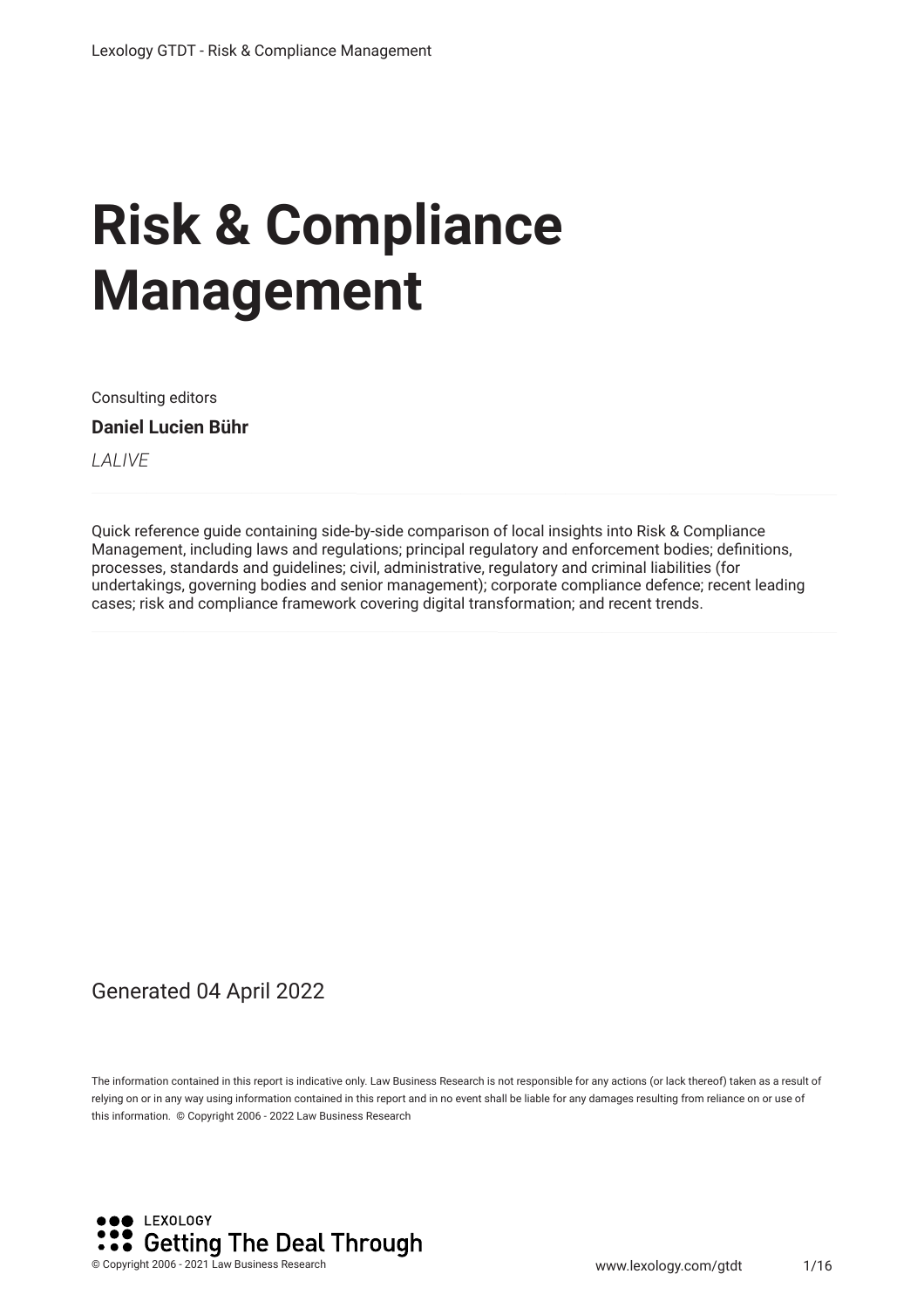## **Table of contents**

#### **LEGAL AND REGULATORY FRAMEWORK**

**Legal role**

**Laws and regulations**

**Types of undertaking**

**Regulatory and enforcement bodies**

**Defnitions**

**Processes**

**Standards and guidelines**

**Obligations**

#### **LIABILITY**

**Liability of undertakings Liability of governing bodies and senior management**

#### **CORPORATE COMPLIANCE**

**Corporate compliance defence**

**Recent cases**

**Government obligations**

#### **DIGITAL TRANSFORMATION**

**Framework covering digital transformation**

#### **UPDATE AND TRENDS**

**Key developments of the past year**

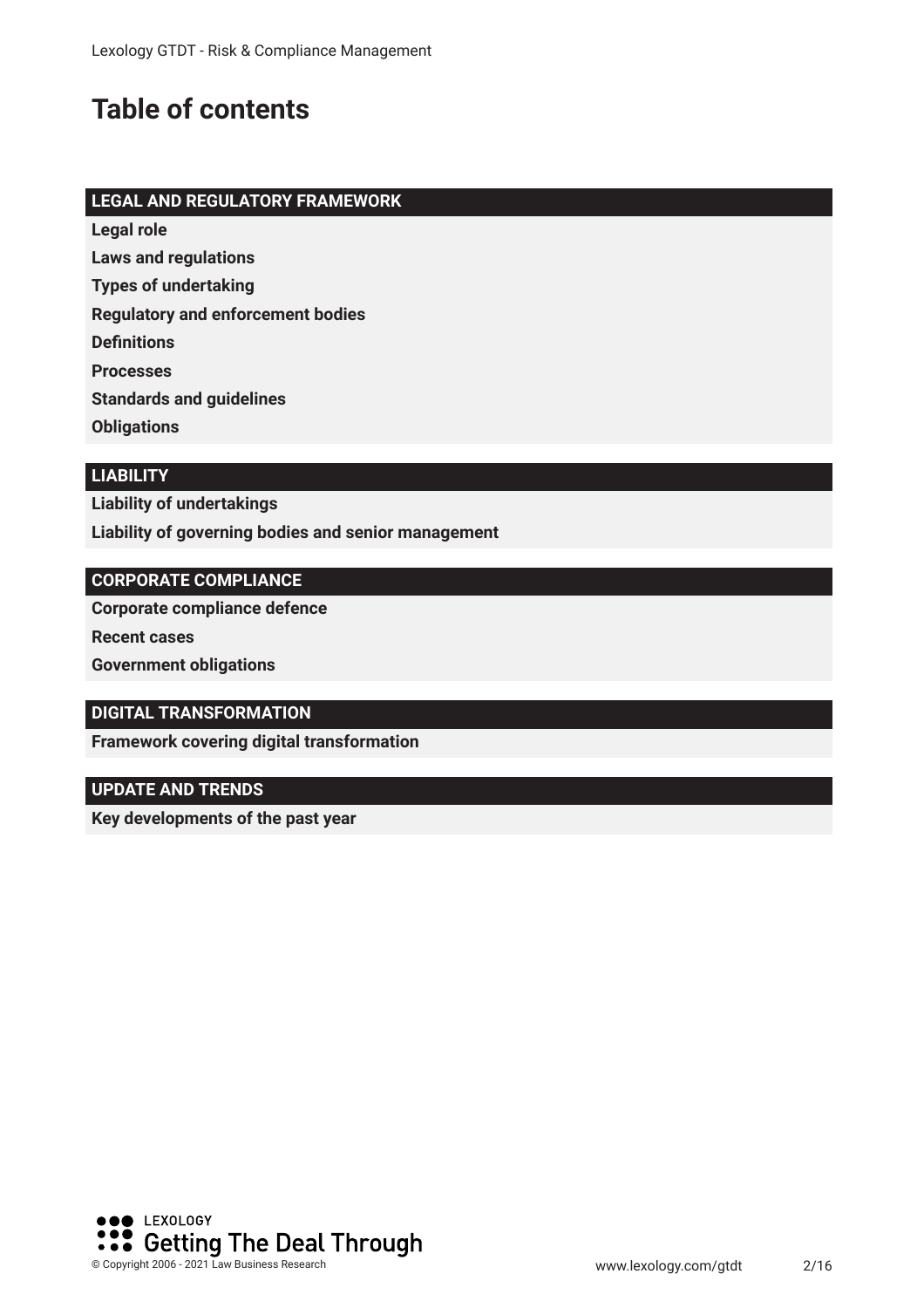## **Contributors**

#### USA



**Mahnu V Davar** mahnu.davar@arnoldporter.com *Arnold & Porter*



**Jonathan E Green** jonathan.green@arnoldporter.com *Arnold & Porter*



**Daniel Bernstein** daniel.bernstein@arnoldporter.com *Arnold & Porter*



**Ryan D White** ryan.white@arnoldporter.com *Arnold & Porter*



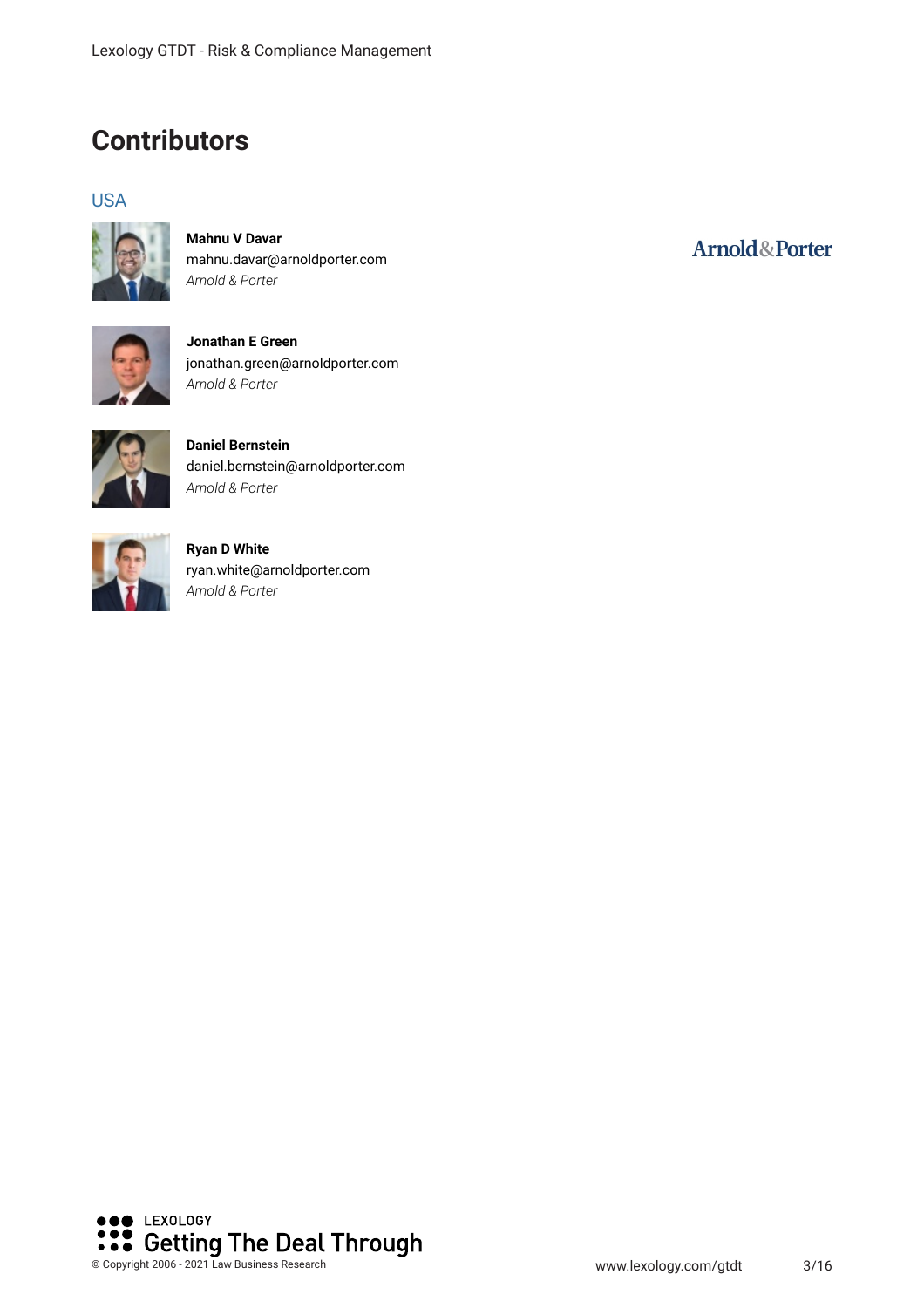#### **LEGAL AND REGULATORY FRAMEWORK**

#### **Legal role**

What legal role does corporate risk and compliance management play in your jurisdiction?

Regulators and enforcement authorities in the United States expect companies – particularly those in highly regulated industries – to maintain 'effective' compliance programmes. Effective programmes are those that effectively serve to prevent or detect and correct violations of law relative to the size, type, and risks of an organisation. Various government agency documents identify hallmarks of an effective compliance programme. Some state and federal regulators require regulated companies to maintain compliance programmes as a matter of law. For example, healthcare providers or healthcare entities that enroll in direct contracts with Medicare are expected to provide specifc training to employees and contractors on fraud, waste and abuse laws, and also to maintain certain programmatic elements to help identify and report in a timely manner healthcare law violations. Certain industries are also subject to self-disclosure programmes that create strong regulatory incentives to proactively identify and report violations, such as overpayments under government contracts. In general, companies that maintain effective compliance programmes are better situated in the event of a regulatory inspection, enforcement action or prosecution. Long-standing prosecutorial guidance holds that the existence of an effective compliance programme is a mitigating consideration in the decision by government prosecutors to bring criminal charges (or, in some cases, civil or administrative actions) against a corporate defendant. That guidance also infuences the calculation of fnes and penalties under certain laws. The extraterritorial reach of certain laws, such as the US Foreign Corrupt Practices Act, means that these considerations apply to corporations that choose to do business in the United States or trade on US exchanges, even if the majority of their corporate presence or business is outside the United States.

*Law stated - 12 February 2021*

#### **Laws and regulations**

Which laws and regulations specifcally address corporate risk and compliance management?

A primary source addressing compliance expectations is the US Federal Sentencing Guidelines, as set forth in Chapter 8, Part B, Subpart 2.1 thereof. The Sentencing Guidelines have been modifed over time to refect the evolution of compliance expectations. The Guidelines are promulgated by the US Sentencing Commission, an independent agency of the federal judiciary, and address how to calculate fnes, penalties and prison sentences for a wide variety of offences committed by organisations as well as individuals. In general, they provide a formula for each offence that is then adjusted based on the underlying facts surrounding the conduct and defendant in question, taking into account certain aggravating and mitigating factors. One of the mitigating factors recognised for organisations is the existence of a compliance programme. The Guidelines set out basic elements of an effective compliance programme, which may lead to reduced sentences, including reduced fnes and penalties.

These Guidelines are used not only by judges but also by a variety of government agencies to guide their own regulatory and enforcement efforts. Some US states have required certain companies, such as those operating in the pharmaceutical industry, to maintain compliance programmes as a condition of doing business in the relevant state. There is also case law interpreting these guidelines as well as other important laws, such as Delaware corporate law (e.g., In re Caremark ), which establishes 'duty of care' norms for corporate officers and directors.

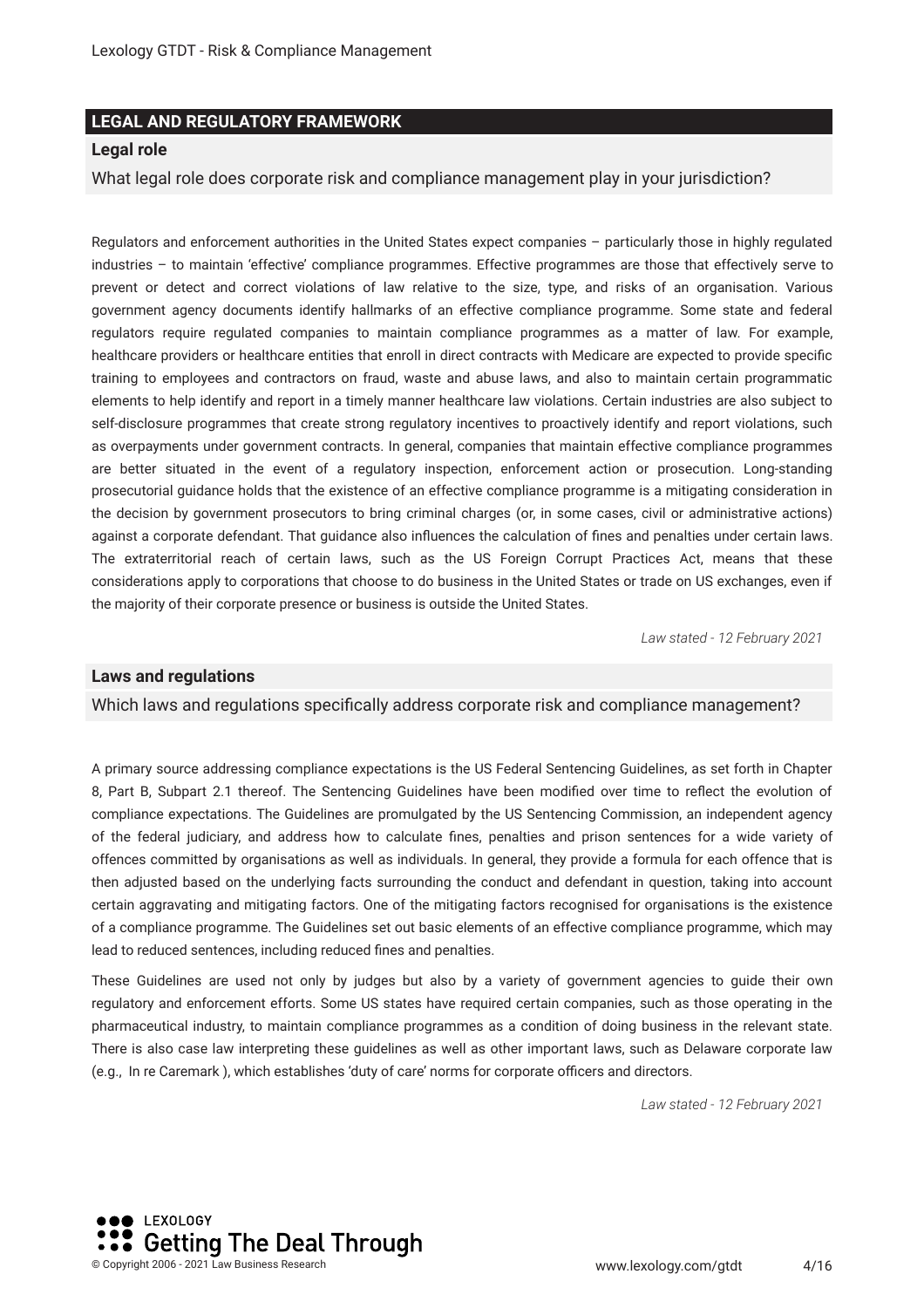#### **Types of undertaking**

Which are the primary types of undertakings targeted by the rules related to risk and compliance management?

All organisations, companies, corporations, and other entities are covered, regardless of form. There is some recognition in the Sentencing Guidelines and other pronouncements that small companies should be evaluated differently from larger ones. Nevertheless, the governing authorities and high-level personnel of corporate entities are expected to ensure that a corporate compliance programme is effective. Some US case law in the healthcare and pharmaceutical context has virtually created a 'duty of care' for such individuals. Securities and banking laws also create certain obligations of directors and officers to ensure adequate oversight over corporate compliance activities.

*Law stated - 12 February 2021*

#### **Regulatory and enforcement bodies**

Identify the principal regulatory and enforcement bodies with responsibility for corporate compliance. What are their main powers?

There is no one 'compliance regulator' in the United States, per se. The existence or lack of a compliance programme, however, is often an important factor in federal and state government enforcement actions, including criminal prosecutions. For example, the US Department of Justice (DOJ) has published guidance titled 'Evaluation of Corporate Compliance Programs,' which sets forth factors that federal prosecutors should consider when investigating, bringing criminal charges against, and resolving criminal charges against companies.

Some regulators have given more detailed guidance on their expectations for particular types of entities than others. For example, the Securities and Exchange Commission (SEC), the Environmental Protection Agency, the Department of Health and Human Services Office of Inspector General (HHS-OIG), the Office of Foreign Asset Control and various state and federal insurance and banking regulators, just to name a few key players, all have set forth specifc guidance for the industries they regulate. All these agencies may impose requirements relating to industry-specifc compliance standards on organisations as part of the resolution of an investigation in cooperation with state or federal prosecutors.

The DOJ, along with federal government regulatory agencies, are generally unlikely to bring causes of action against corporations solely on the basis of a perceived failure to implement an effective compliance programme. However, the presence or absence of a compliance programme is an important factor that the DOJ considers in the resolution of many matters. The DOJ often requires compliance programme enhancements as part of a corporate settlement. The DOJ may also enforce the terms of its settlements and, therefore, has ongoing oversight of how well a compliance programme is being implemented and maintained. In some instances, as a condition of settlement, DOJ may require that an independent compliance monitor oversee a company's compliance programme for a fxed period of time.

State governments and state agencies may also be involved in enforcement matters and may also require organisations to make compliance commitments as part of a settlement of an enforcement action. Increasingly, the states of California, Texas, Illinois, Massachusetts and New York are playing a more active role in applying consumer protection laws to punish and deter regulatory violations. As a consequence, the Attorneys General of these states, and even attorneys representing major cities or counties, have become more familiar with corporate compliance programme requirements and concepts.

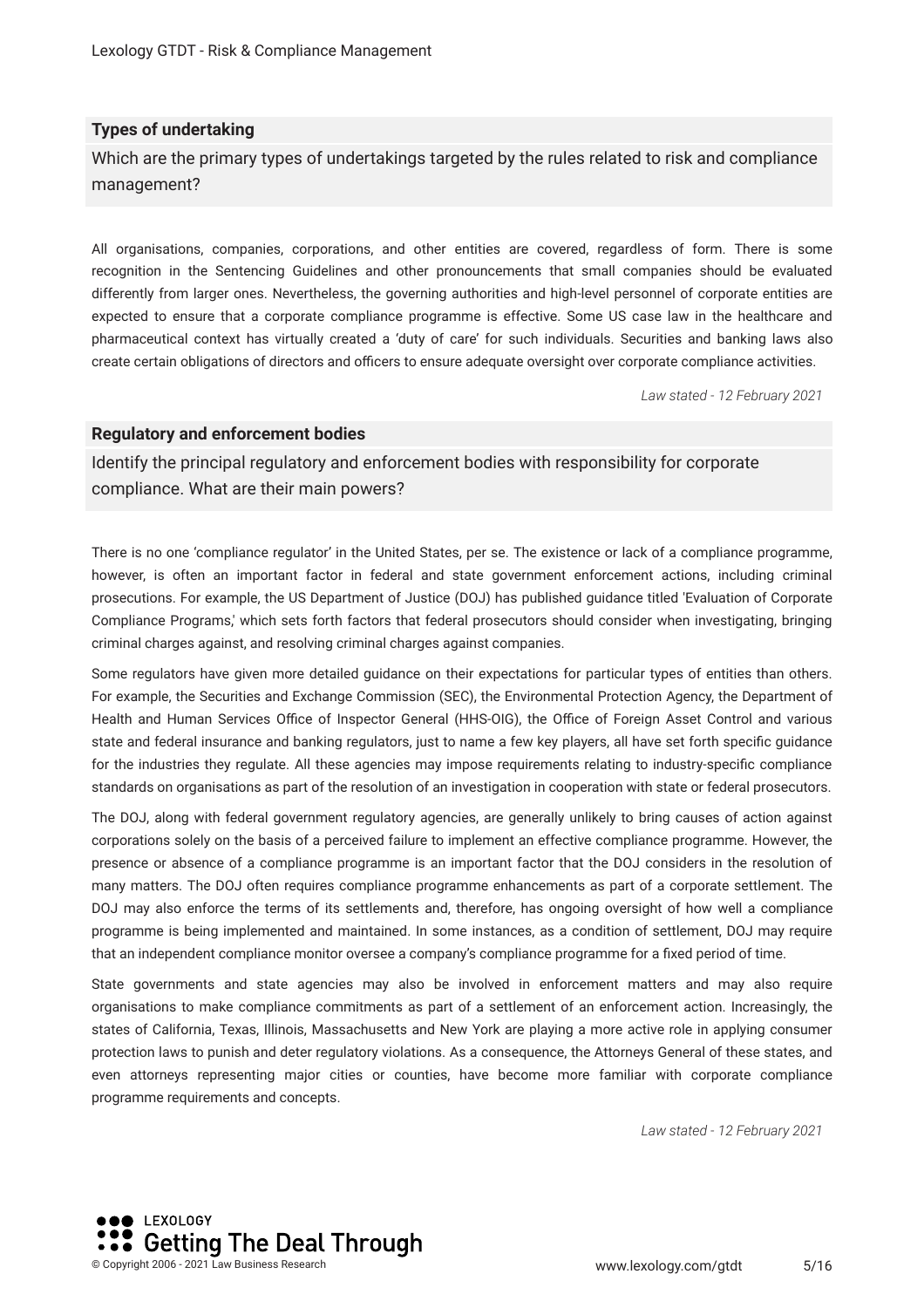#### **Defnitions**

Are 'risk management' and 'compliance management' defned by laws and regulations?

The elements of an effective compliance programme are set out in the Sentencing Guidelines and incorporated into regulations and guidance put forth by individual US regulatory bodies, such as the SEC, HHS-OIG, and others. In addition, these elements are widely recognised in agency guidelines, such as DOJ's guidelines for Evaluation of Corporate Compliance Programs. Moreover, settlements entered into by organisations with the US government agencies often defne compliance programme requirements. In general, risk management principles are recognised as part of an effective compliance programme and are described as part of the process to prevent, detect and respond to wrongdoing.

*Law stated - 12 February 2021*

#### **Processes**

#### Are risk and compliance management processes set out in laws and regulations?

The Sentencing Guidelines set forth processes involved in an effective compliance programme. In June 2020, DOJ's Criminal Division released the most recent version of its guidance on the 'Evaluation of Corporate Compliance Programs.' This guidance

is meant to assist prosecutors in making informed decisions as to whether, and to what extent, the corporation's compliance program was effective at the time of the offense, and is effective at the time of a charging decision or resolution, for purposes of determining the appropriate (1) form of any resolution or prosecution; (2) monetary penalty, if any; and (3) compliance obligations contained in any corporate criminal resolution (e.g., monitorship or reporting obligations). The document focuses on three main questions: (1) Is the corporation's compliance program well designed? (2) Is the program being applied earnestly and in good faith? In other words, is the program adequately resourced and empowered to function effectively? (3) Does the corporation's compliance program work in practice? The guidance then sets forth 50 topics to help prosecutors answer those fundamental questions. DOJ also publishes and continually updates the Justice Manual (formerly known as the United States Attorneys' Manual), which contains DOJ policies and procedures, including with respect to 'Principles of Federal Prosecution of Business Organizations.' The Justice Manual contains the DOJ's FCPA Corporate Enforcement Policy. This policy strongly incentivises companies to voluntarily disclose potential misconduct, fully cooperate with the government's investigation and remediate the alleged misconduct, including through an effective compliance programme and disgorgement of improper gains. If a company satisfes these three criteria, then, in the absence of aggravating circumstances, it will be entitled to a presumption that the DOJ will decline to prosecute the company. In addition, the DOJ Criminal Division and SEC Enforcement Division have published detailed information regarding their expectations for anti-corruption compliance programmes. This information can be found in 'A Resource Guide to the US Foreign Corrupt Practices Act,' originally published in 2012 and updated in 2020. Moreover, in some sectors, such as the healthcare and pharmaceutical industries, specifc guidelines have been developed that apply the compliance standards set forth in the Guidelines to specifc business practices. For example, the application of compliance requirements to the pharmaceutical industry has been set forth in various guidelines, such as the HHS-OIG Compliance Programme Guidance for Pharmaceutical Manufacturers issued in 2003 and the document entitled Corporate Responsibility and Corporate Compliance: A Resource for Health Care Boards of Directors, issued jointly by the Office of Inspector General of the HHS and the American Health Lawyers Association in 2003. For companies that seek to do business with the US government (such as selling goods or services to a government agency), an additional layer of regulations is set forth in the Federal Acquisition Regulations, and relevant guidance must be followed. In addition, the SEC has promulgated a detailed and elaborate set of compliance criteria and routinely conducts inspections of entities it regulates in order to

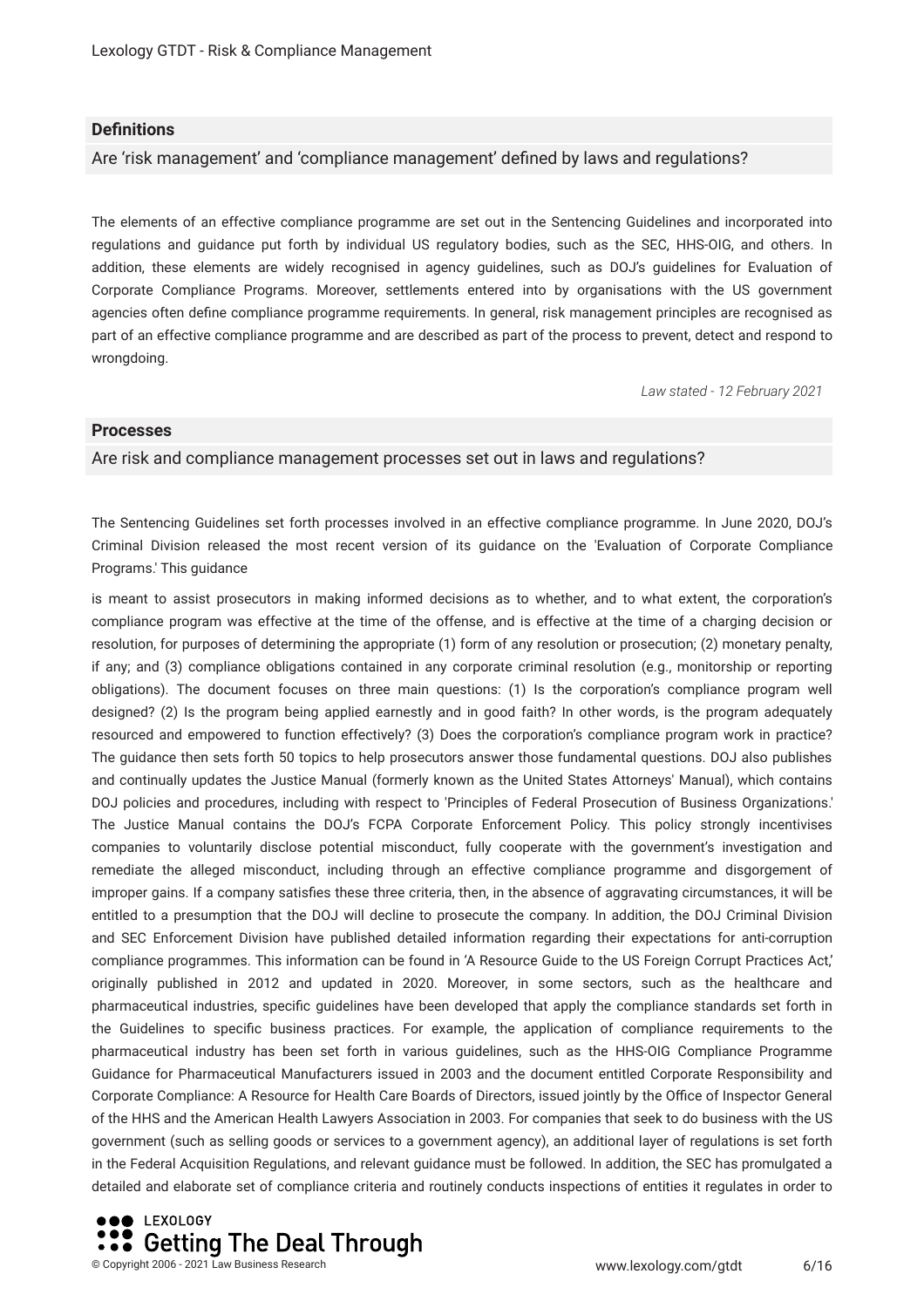ensure that compliance systems are functioning effectively. In 2001, the SEC issued a report (often referred to as the 'Seaboard Report') explaining how it considers, among other things, the effectiveness of corporate compliance programmes in 'determining whether, and how much, to credit self-policing, self-reporting, remediation and cooperation – from the extraordinary step of taking no enforcement action to bringing reduced charges, seeking lighter sanctions, or including mitigating language in documents [used] to announce and resolve enforcement actions.' In particular, the SEC will consider 'what compliance procedures were in place to prevent the misconduct now uncovered' and 'why did those procedures fail to stop or inhibit the wrongful conduct.' (provision referencing compliance programme).

*Law stated - 12 February 2021*

#### **Standards and guidelines**

Give details of the main standards and guidelines regarding risk and compliance management processes in your jurisdiction.

The main standards and guidelines are generally based on the Sentencing Guidelines and have been further developed through implementation of the Guidelines, other guidance issued by various agencies, and the resolution of enforcement actions. These standards are generally described as follows.

#### **Support and commitment from senior management of the organisation**

As a foundational matter, senior management and boards of directors should create a 'tone at the top' that promotes a culture of compliance. In evaluating an organisation's compliance programme, US authorities say they will consider whether senior management has clearly articulated expectations of conducting business in compliance with all laws and organisation standards, communicated these expectations in unambiguous terms, followed these standards themselves and supported compliance with appropriate resources. Although tone at the top is necessary, a commitment to compliance must be reinforced by middle management and others throughout the organisation as compliance is the duty of individuals at all levels.

#### **Clearly articulated and visible corporate policies**

Organisations should have written policies, procedures and codes of conduct that prohibit improper conduct. The policies should cover key risk areas and provide clear standards of expected behaviour. Typically, a code of conduct is included as a key document that sets forth expectations on acceptable conduct.

#### **Governance and oversight**

The governing authority should be knowledgeable about the content and operation of the compliance programme and exercise reasonable oversight with respect to its implementation and effectiveness.

High-level personnel in an organisation should ensure that the organisation has an effective compliance and ethics programme. Specifc individuals within high-level personnel should be assigned overall responsibility for the compliance programme. In addition, specifc individuals within an organisation should be delegated day-to-day operational responsibility for the compliance programme. Individuals with operational responsibility should report periodically to high-level personnel and, as appropriate, to the governing authority or an appropriate subgroup on the effectiveness of the compliance programme. To carry out such operational responsibility, these individuals should be given adequate resources, appropriate authority and direct access to the governing authority or an appropriate subgroup.

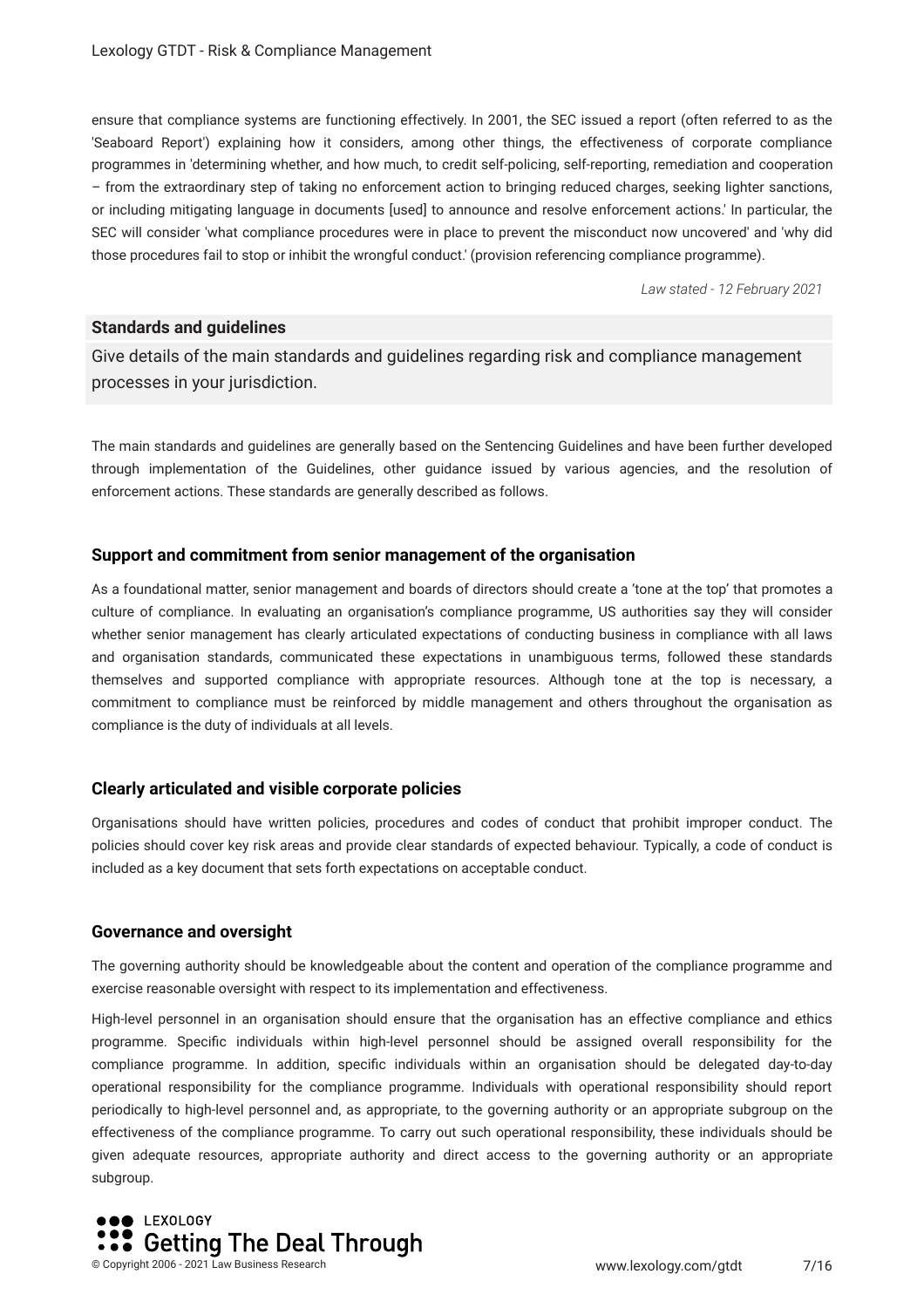Typically, a dedicated compliance infrastructure, with one or more senior corporate officers responsible for compliance, is expected. US enforcement authorities will look at whether an organisation devoted adequate stafng and resources to the compliance programme given the size, structure and risk profle of the business. At a minimum, US authorities expect that lead compliance personnel will have direct access to an organisation's governing authority, such as the board of directors or an audit committee.

#### **Excluded persons**

As a best practice, an organisation should use reasonable efforts not to employ any person – particularly a member of management - whom an organisation knew, or should have known through the exercise of due diligence, has engaged in illegal activities or other conduct inconsistent with an effective compliance and ethics programme. For companies with international business, there has been increased attention on compliance with trade sanctions, export control requirements, foreign agent registration, and other rules. As a result, risk-based due diligence of prospective employees, current employees, business partners, and customers has become increasingly important and failures to timely screen sanctioned parties can lead to signifcant penalties for organisations and individuals. Certain industries often are expected to follow specifc and technically detailed exclusion/debarment regulations, such as healthcare providers or medical product developers whose products are subject to reimbursement by the Medicare and Medicaid programmes in the United States.

#### **Training and communication**

Organisations should take reasonable steps to communicate standards, procedures, and other aspects of the compliance programme periodically and in a practical manner, by conducting effective training programmes and otherwise disseminating information about compliance responsibilities. Members of the governing authority, high-level personnel, substantial authority personnel, organisation employees and, as appropriate, an organisation's agents all should receive compliance training. A compliance programme cannot be effective without adequate communication and training. Although the nature and type of training given depends on the circumstances of the organisation and how it conducts business, the ultimate goal of training and communication is to make sure that individuals understand what is expected of them and are able to incorporate compliance guidelines in their everyday activities.

Moreover, it is expected that communication regarding compliance issues should not be limited to formal settings. Although the nature of communication may vary based on the organisation and its business, it is often expected that compliance messages be disseminated through such methods as email reminders, internal newsletters and pamphlets, postings on bulletin boards, and a separate space on the organisation's intranet. Messages should include examples of good practices of ethical conduct, presentation of positive results obtained from the implementation of the code of conduct, and incorporation of the ethical and integrity principles and values in the organisation's mission and vision statements.

An effective compliance programme must provide resources for an organisation's employees and relevant third parties to obtain compliance information. Specifc organisation personnel should be designated to help answer questions.

#### **Monitoring and auditing**

Organisations are expected to take reasonable steps to ensure that the compliance programme is followed, including monitoring and auditing to detect criminal conduct, to evaluate periodically the effectiveness of the compliance programme and to have and publicize a system, which should include mechanisms that allow for anonymity or confdentiality, whereby organisation employees and agents may report or seek guidance regarding potential or actual criminal conduct without fear of retaliation. These mechanisms for reporting potential or actual misconduct typically

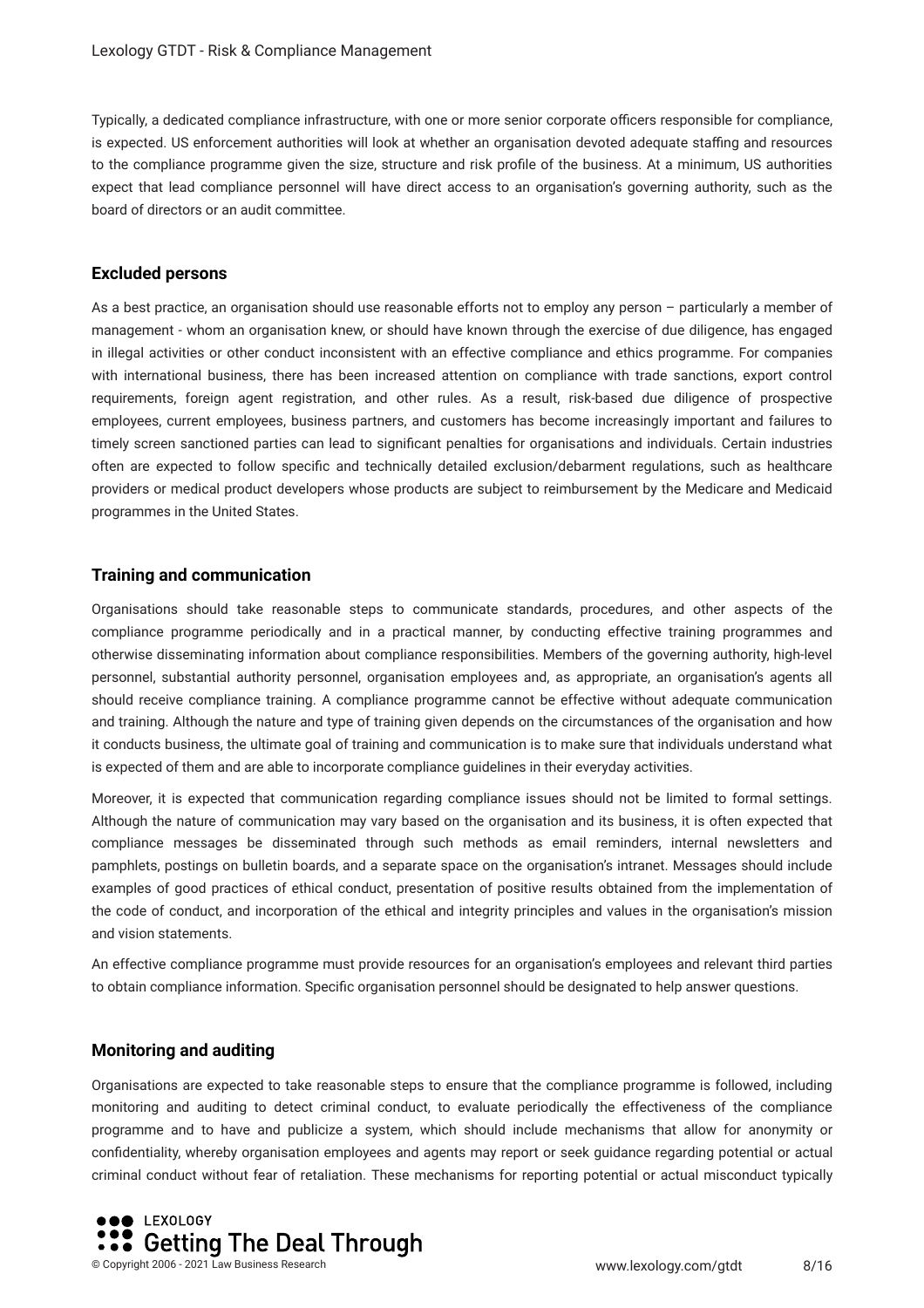include the institution of hotlines, ombudsmen, or other anonymous reporting systems. Monitoring and auditing serve as the basis for determining if the policies and procedures are being implemented effectively. What activities to monitor and audit are a function of the nature of the business and the way in which an organisation operates. Often, there are no set rules as to what activities should be reviewed, but it is essential for an organisation to be able to justify the efforts it undertakes in that regard. Lack of monitoring or auditing resources is a common area of attention for litigants or prosecutors alleging that a company's compliance programme is ineffective.

#### **Incentives and discipline**

The compliance programme should be promoted and enforced consistently throughout an organisation through appropriate incentives to perform in accordance with it and appropriate disciplinary measures for engaging in misconduct and for failing to take reasonable steps to prevent or detect misconduct. Organisations should reward their employees for good behaviour, and they should consider including the review of business ethics competencies in the appraisal and promotion of management, and measuring the achievement of targets not only against fnancial indicators but also against the way the targets have been met, specifcally against compliance with the organisation's policies. Incorporating adherence to compliance as a signifcant metric for management's bonuses, recognising compliance professionals and internal audit staff and making working in the compliance organisation a way to advance an employee's career are all ways to promote compliance.

Incentives are important, but so are disciplinary procedures to address violations. To evaluate the credibility of a compliance programme, US authorities will assess whether an organisation has appropriate and clear disciplinary procedures, whether those procedures are applied reliably and promptly and, when applied, whether they are commensurate with the violation and used consistently.

#### **Response to incidents**

An organisation's response to a report of potential misconduct is also critical. Organisations must have an infrastructure in place to respond to the report, conduct appropriate investigations and document the response process in a consistent manner. After criminal conduct has been detected, an organisation should take reasonable steps to respond appropriately to the criminal conduct, to determine the root cause of the misconduct and to prevent further similar criminal conduct, including making any necessary modifcations to the compliance programme. Often, it is necessary for a company to engage independent outside counsel to investigate potential legal or policy violations, particularly when there is a need for the organisation to consider the investigation fndings under attorney–client privilege.

#### **Risk assessment and periodic reviews**

In implementing the elements of discussed above, an organisation should periodically assess the risk of criminal conduct and should take appropriate steps to design, implement, or modify the elements to reduce the risk of criminal conduct identifed through those processes. Periodic reviews and assessments of a compliance programme are viewed as essential since a programme that remains static is likely to become ineffective as risks shift. For example, organisations may use employee surveys to measure their compliance culture and strength of internal controls, identify best practices and detect new risk areas. Organisations also may conduct audits to assess whether controls have been implemented effectively. In the United States, companies generally favour conducting sensitive risk assessment activities under attorney–client privilege to allow the corporation an ability to fully understand potential weaknesses and opportunities and receive advice from expert counsel prior to taking a particular action.



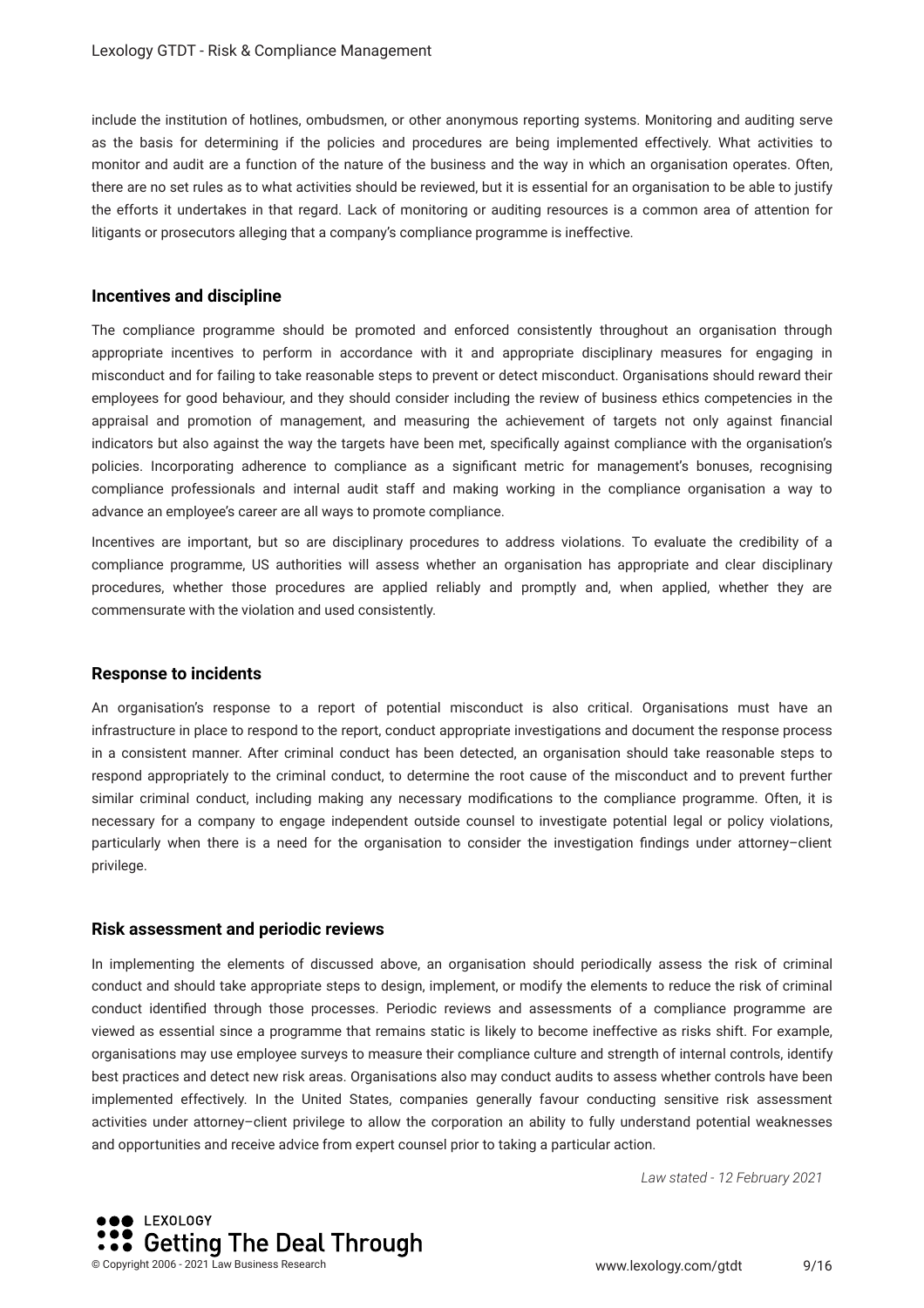#### **Obligations**

Are undertakings domiciled or operating in your jurisdiction subject to risk and compliance governance obligations?

Any organisation, regardless of the form of the entity that operates in the United States or is subject to US law, is expected to meet these compliance obligations.

*Law stated - 12 February 2021*

What are the key risk and compliance management obligations of undertakings?

Organisations are expected to implement and maintain an effective compliance programme.

*Law stated - 12 February 2021*

#### **LIABILITY**

#### **Liability of undertakings**

What are the risk and compliance management obligations of members of governing bodies and senior management of undertakings?

Members of governing bodies and senior management have several responsibilities regarding risk and compliance. First, governing board members have responsibility for compliance programme oversight. This means that board members must ensure that the compliance programme is effective, designed to mitigate compliance risks and that it has sufficient resources to prevent, detect and respond to potential misconduct. Second, board members must hold both senior management and those responsible for the compliance programme accountable to implement the programme. Board members also must establish a 'tone at the top' that demonstrates to employees and external parties that the organisation expects all who are associated with it to act properly and in accordance with applicable laws and regulations as well as organisation policies.

With regard to senior management, the expectation is similar to that of members of the governing body. Senior management should ensure that the compliance programme has the resources and capabilities to implement a programme that prevents, detects, and responds to potential misconduct. Senior management also has an obligation to demonstrate support for compliance through tone at the top. This requires management to show by their words and their actions that they require all employees to act in a compliant way and that misconduct will not be tolerated. This tone can be demonstrated through written and oral communications including at meetings, by email, and through oneon-one interactions where employees are encouraged to conduct business ethically and in accordance with applicable laws and organisation policies.

Additionally, certain specifc laws may set forth compliance obligations for members of senior management, such as certifcations of accountability or certifcations of the accuracy of required government flings. Case law in certain areas, such as pharmaceutical and medical device regulation, suggests that senior managers can be held vicariously accountable for regulatory violations committed through acts or omissions of junior employees or the corporation as a whole.

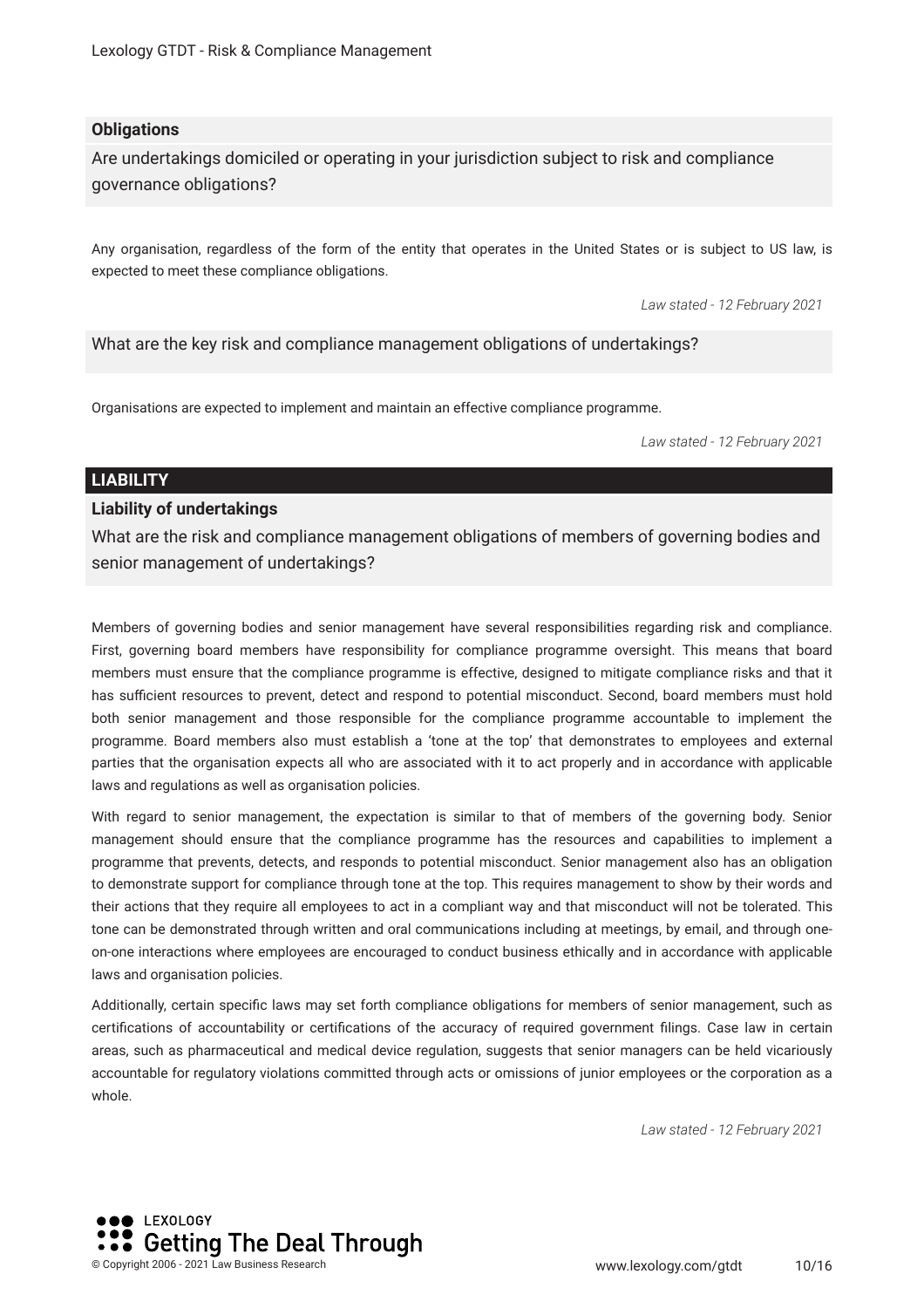#### Do undertakings face civil liability for risk and compliance management defciencies?

Organisations that breach compliance obligations under law face potential civil liability through government enforcement actions. This liability could include fnes, disgorgement of gains, restitution, and debarment from participating in government programme. Liability of this nature typically would result from a violation of applicable law or regulation, as opposed to a violation of a purely internal compliance programme requirement.

In addition, organisations may face the risk of civil liability from private litigants who may claim that the organisation failed to fulfl a contractual or other obligation to manage risk through a compliance programme. For example, an investor may claim a loss of value that would not have been experienced if the programme had been managed effectively. These private legal actions may result in added defence costs as well as judgments or settlements, depending on the facts of the underlying matter.

*Law stated - 12 February 2021*

#### Do undertakings face administrative or regulatory consequences for risk and compliance management deficiencies?

Administrative or regulatory action may result in being debarred from conducting business with government entities, restrictions on or suspension of a licence, or fnes associated with the underlying conduct. The nature of the action that could be taken is a function of the requirements of the underlying administrative provisions or regulations that specify the consequences of the violation. If an organisation has settled an enforcement action, compliance obligations may be required to be undertaken as part of the settlement agreements. Failure to meet the settlement obligations relating to compliance may result in fnes or penalties. For example, an organisation may have committed as part of a settlement to conduct annual training on compliance topics. Failure to complete that training obligation may result in administrative or regulatory action, including fnes or penalties. In some heavily regulated industries, courts have interpreted certain laws as authorising sanctions if senior management fails to prevent violations, since the senior managers are presumed to have known about by virtue of their position in an organisation. US public health laws, such as the Federal Food, Drug and Cosmetic Act, and environmental laws, such as the Clean Water Act, are examples of laws that have been applied broadly in such circumstances.

*Law stated - 12 February 2021*

#### Do undertakings face criminal liability for risk and compliance management defciencies?

As a general matter, a company can be held criminally liable for the illegal acts of its directors, officers, employees, and agents. Various laws also specifcally provide for corporate criminal liability. Examples of such laws include the Foreign Corrupt Practices Act, which prohibits the payment of bribes to non-US government officials to obtain an improper advantage, and the Anti-Kickback Statute, which prohibits domestic bribery in the healthcare sector where federal healthcare programme dollars are involved. Organisations face criminal liability based on the underlying law rather than a general failure to maintain an effective compliance programme.

*Law stated - 12 February 2021*

#### **Liability of governing bodies and senior management**

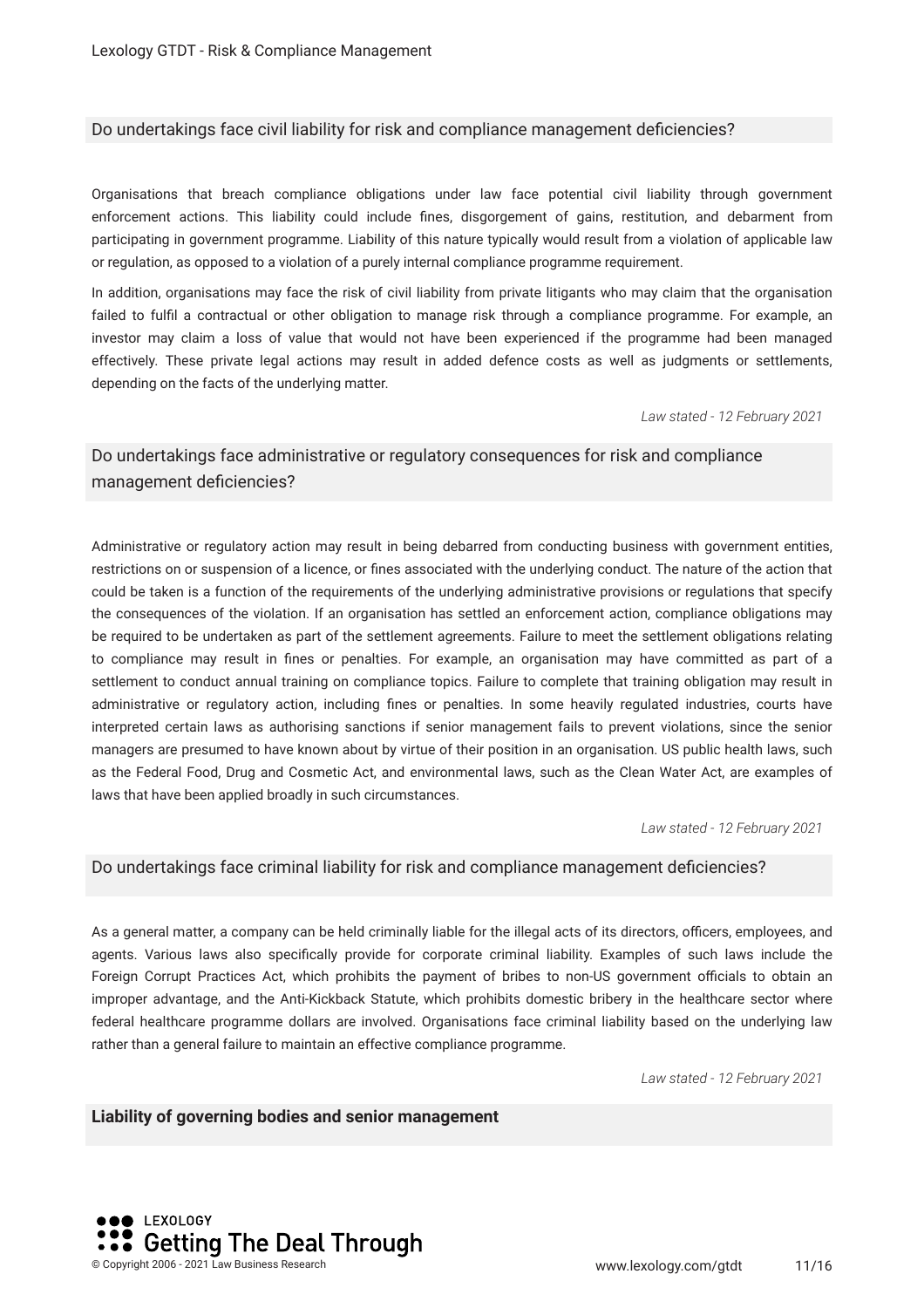Do members of governing bodies and senior management face civil liability for breach of risk and compliance management obligations?

Those who participate in the underlying misconduct run the risk of civil liability. As a general matter, the more active the involvement of the individual in the misconduct, the greater the risk of personal liability. However, the relevant standards for civil liability can vary, depending on the law in question. Members of the governing bodies and management of publicly traded companies are often indemnifed pursuant to the corporation's bylaws, but that indemnity is not unlimited, and it is possible that officers and directors could face liability from private litigants under securities laws, for example. Personal liability also may flow from a government-negotiated settlement, if management's conduct is considered egregious or if management makes representations that were known to be false at the time they were made.

*Law stated - 12 February 2021*

Do members of governing bodies and senior management face administrative or regulatory consequences for breach of risk and compliance management obligations?

In general, members of governing bodies and senior management do not face the risk of administrative or regulatory consequences for compliance programme management issues. However, such members are at risk if they participate in the underlying misconduct or undertake specifc obligations regarding compliance as part of a government settlement and fail to fulfl those obligations.

*Law stated - 12 February 2021*

Do members of governing bodies and senior management face criminal liability for breach of risk and compliance management obligations?

Liability may result if members of governing bodies and senior management participate in the underlying criminal misconduct. Absent such activity, the risk of criminal liability to board members and senior management for failing to implement compliance programme obligations are low, unless it can be proved that such failure was part of a deliberate plan to engage in criminal activity. However, knowingly false statements about the existence or efficacy of the compliance programme may result in liability.

*Law stated - 12 February 2021*

#### **CORPORATE COMPLIANCE**

#### **Corporate compliance defence**

Is there a corporate compliance defence? What are the requirements?

There is no complete corporate compliance defence. As previously noted, however, the US Sentencing Guidelines and guidance from various government agencies take corporate compliance programmes into consideration. Under DOJ policy, prosecutors must consider the state of a compliance programme at both the time of the alleged misconduct and at the time of a charging or sentencing decision. Thus, an effective compliance programme may result in more lenient treatment, including reduced criminal penalties or even the avoidance of prosecution altogether based on the discretion of the prosecutor. An effective compliance programme can also help to negate allegations of corrupt or

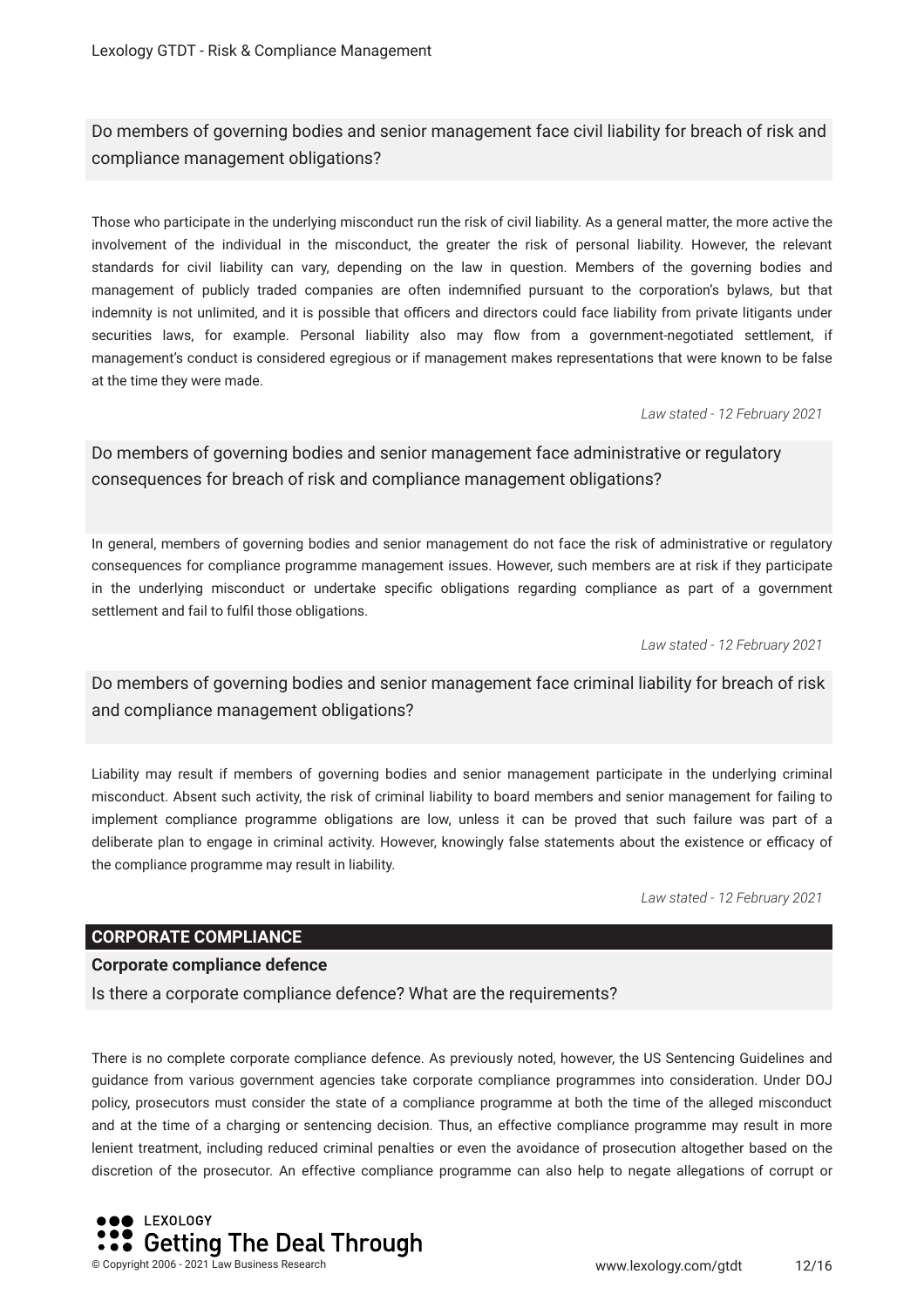improper intent. Moreover, under the policy of DOJ and many regulators and administrative agencies, companies generally receive signifcant 'cooperation credit' if they voluntarily self-disclose a violation, discovered through the exercise of an effective internal compliance programme. For example, in 2013, the DOJ entered into a non-prosecution agreement with Ralph Lauren, following self-disclosure of misconduct by the company to US authorities and extensive remediation. In another high profle 2013 case, the DOJ declined to bring charges against Morgan Stanley after the company cooperated with the government's prosecution of a high-profle former employee alleged to have made bribes in China and the company demonstrated that it had a robust compliance programme, which included regularly updated internal policies, frequent training, and regular monitoring, auditing, and testing, among other things. Since 2013, there have been numerous examples of cases, public and private, where US regulators and enforcement authorities have viewed timely self-disclosure and extensive remediation as mitigating factors when evaluating whether and how to bring cases. Pursuant to its FCPA Corporate Enforcement Policy, DOJ has declined to bring charges against numerous companies based on their disclosure, cooperation and remediation, even where criminal acts have occurred.

*Law stated - 12 February 2021*

#### **Recent cases**

Discuss the most recent leading cases regarding corporate risk and compliance management failures.

Allegations of compliance programme failures continue to play a prominent role in US governmental investigations. In previous versions of this chapter, we have listed a number of notable settlements, including to note the extraterritorial reach of certain statutes, such as the Foreign Corrupt Practices Act (FCPA) over the activities of employees and executives involved in allegedly corrupt payments in connection with the Embraer, Alstom SA, World Cup/FIFA, Siemens, Stryker and other corruption scandals.

While the US government brought numerous FCPA enforcement actions in 2021, 2020 stands out as a record-breaking year for enforcement of the FCPA, with billions of dollars in criminal penalties assessed against corporate entities. In one of the largest settlements of all time, Airbus agreed to pay combined penalties of more than US\$3.9 billion to resolve foreign bribery charges with authorities in the United States, France and the United Kingdom and to resolve the company's violation of export control laws in the United States. As part of a three-year deferred prosecution with DOJ, Airbus acknowledged numerous compliance programme failures that contributed to criminal violations, and the company agreed to make enhancements to its compliance programme, including by implementing heightened controls and additional policies and procedures relating to third parties, conducting a global risk assessment and conducting ongoing reviews of its compliance programme. DOJ determined that an independent compliance monitor would not be required, given that Airbus had, among other things, hired new legal and compliance leadership, dedicated additional resources to its compliance programme, implemented new compliance procedures, and engaged multiple external auditors to perform assessments and testing of the company's programme.

A notable FCPA case from 2019 involves Ericsson. To resolve criminal charges of conspiring to violate the FCPA antibribery, books-and-records, and internal controls provisions, Ericsson entered into a three-year deferred prosecution agreement with DOJ, pursuant to which it agreed to pay a criminal penalty of around US\$560 million and to retain a compliance monitor for three years to evaluate, under penalty of criminal sanction, the company's compliance programme on an ongoing basis. Ericsson's Egyptian subsidiary also pleaded guilty to one count of conspiracy to violate the anti-bribery provisions. To resolve a parallel civil case with the Securities and Exchange Commission (SEC), Ericsson consented to an injunction from future violations of the FCPA's anti-bribery, books-and-records, and internal controls provisions, and agreed to pay nearly US\$540 million. The SEC's resolution also includes the same requirement for a compliance monitor with a three-year term. In these settlements, the government contended that despite the fact that Ericsson had strong compliance policies prohibiting bribery in countries such as China and Vietnam, some employees circumvented these policies by using third-party agents to make corrupt payments to gain improper

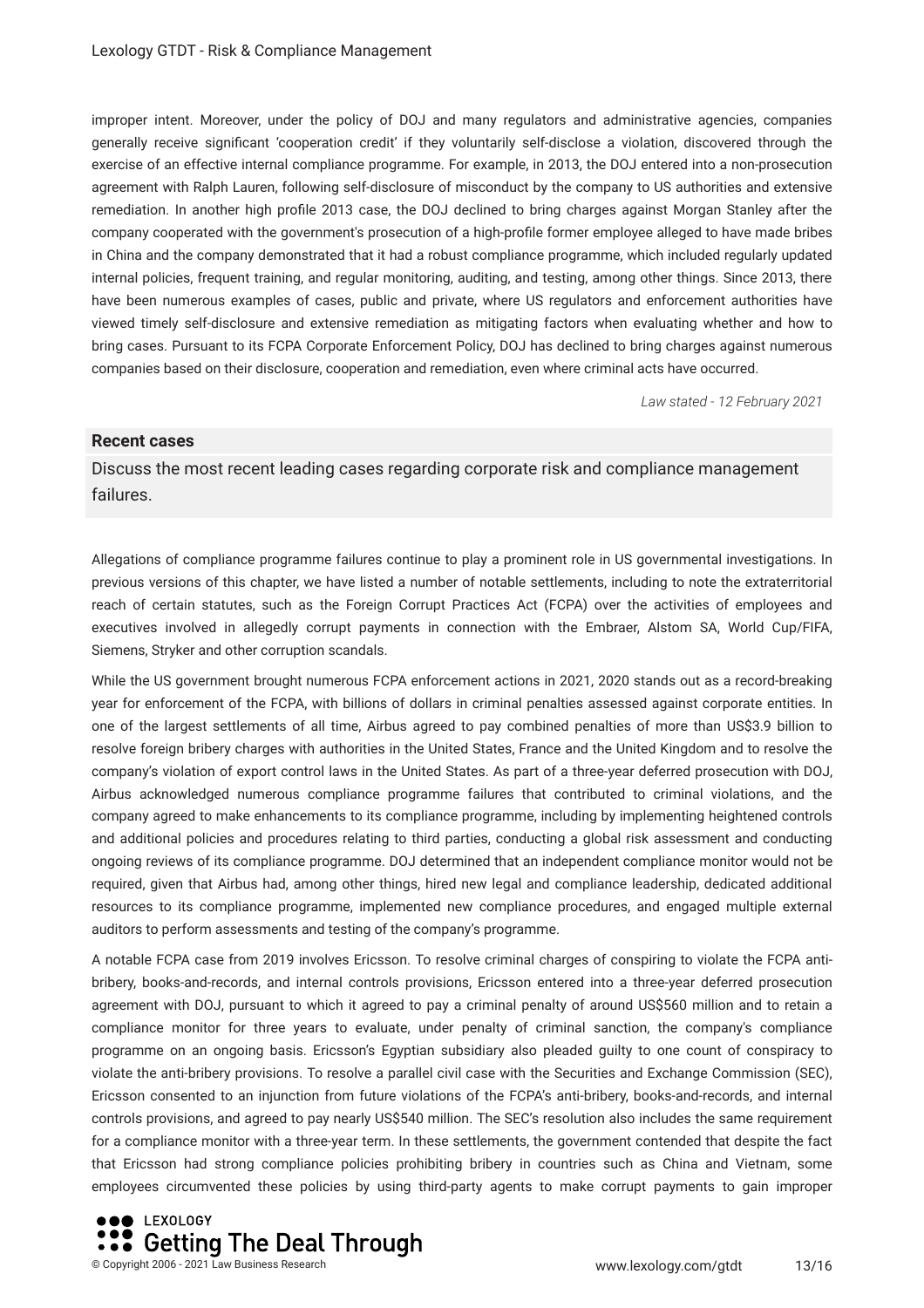business advantages. Further, enforcement authorities alleged a failure of the company's internal accounting controls and books-and-records systems – a common allegation in FCPA cases in which the government treats the cover-up or mischaracterisation of the bribe payment as a separate and distinct violation of laws.

The year 2019 included major investigations and settlements in the medical products and healthcare industry. Signifcant and aggressive prosecutions of corporate entities, senior executives and, in some cases, customers, were a theme of the year's settlements involving Insys Therapeutics, Avanir, Reckitt Benckiser, PracticeFusion and many others. The Avanir case from 2019 involved an investigation into allegations that the company – through several sales and marketing employees – conspired with a number of doctors to use sham consulting agreements, meals and other alleged kickback payments to increase the adopting and prescribing of a prescription behavioural drug. As part of the resolution of that case, Avanir agreed to signifcant compliance enhancement requirements through the terms of a deferred criminal prosecution agreement, as well as a corporate integrity agreement with the Department of Health and Human Services. Two doctor-customers and at least two former company employees have been criminally charged for their roles, and many other individuals, including senior managers and executives, were named by the government in its flings. Notably, the criminal case used evidence from text messages on systems such as Kik and WhatsApp to show that consulting and other payments were not legitimate but rather intended to be kickbacks.

*Law stated - 12 February 2021*

#### **Government obligations**

Are there risk and compliance management obligations for government, government agencies and state-owned enterprises?

There are generally applicable obligations for government entities or agencies regarding implementing or maintaining compliance programmes, although many government agencies have internal policies and procedures, as well as an Inspector General who is charged with policing misconduct within the agency. Government employees, like private sector employees who engage in misconduct, may be charged under applicable law.

*Law stated - 12 February 2021*

#### **DIGITAL TRANSFORMATION**

#### **Framework covering digital transformation**

Please provide an overview on the risk and compliance governance and management framework covering the digital transformation (machine learning, artifcial intelligence, robots, blockchain, etc).

In the United States, there is no single source of regulatory requirements for digital products. Rather, companies must carefully consider which sector and subject matter-specifc laws apply to their products. For example, state and federal privacy laws set forth basic expectations regarding the solicitation, storage and use of consumer information. There is heightened scrutiny under these laws for companies who obtain patient-identifable information in the healthcare context, such as gene sequencing companies or companies who operate health software platforms. The Securities and Exchange Commission (SEC) has also been very active in policing digital assets that, in the SEC's view, constitute securities under US law. The SEC has brought cases alleging that the unregistered offering of digital assets – such as cryptocurrencies – violates US securities laws as well as cases alleging that those selling digital assets have fraudulently misrepresented features of the asset itself.

California has been a leader in regulating digital technologies, in part because of the large number of companies working in this area being based there. It has passed its own set of state jurisdiction-specifc laws governing privacy

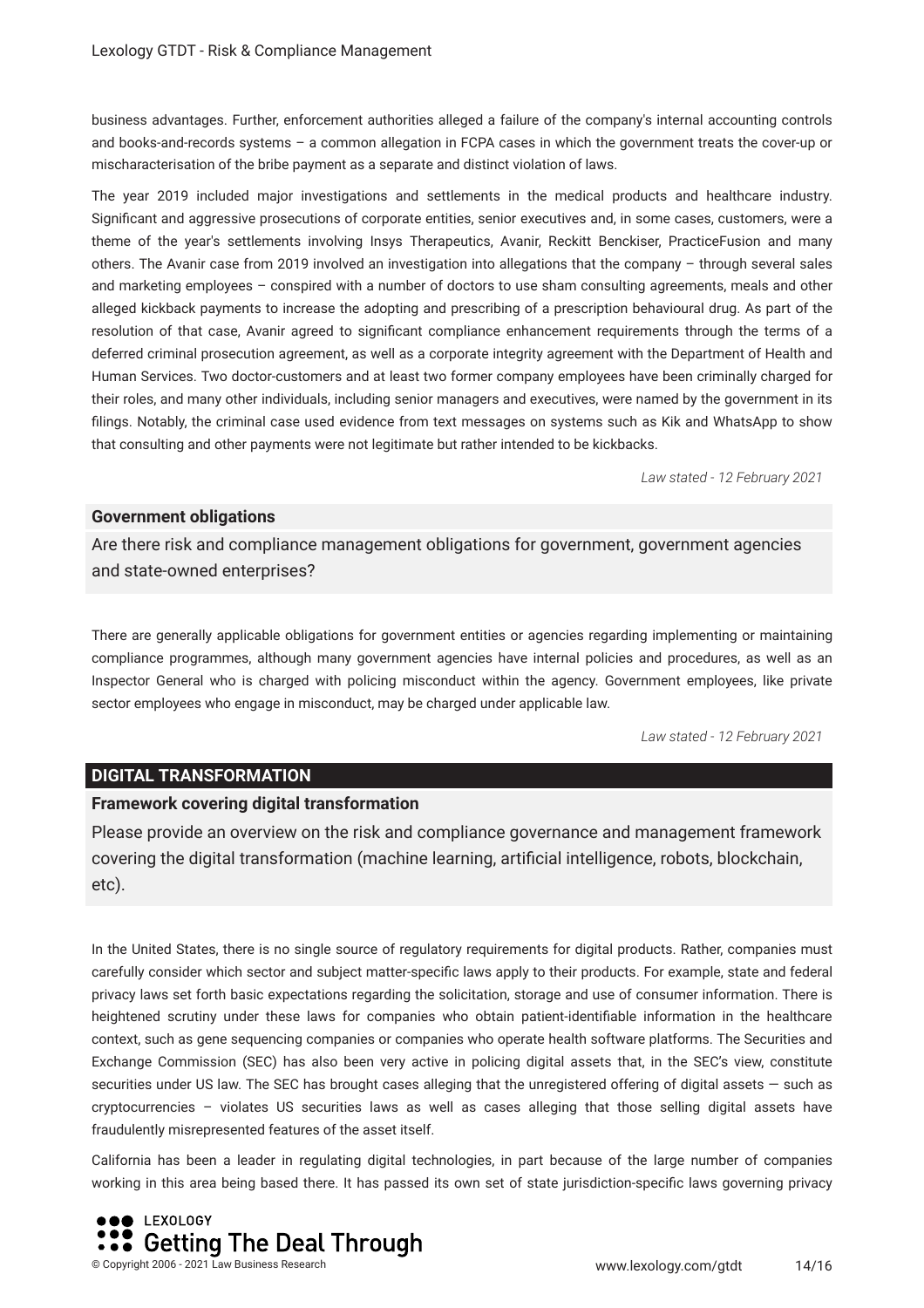and consumer protection that must be followed in addition to federal laws. For example, the California Consumer Privacy Act has been likened by some commentators to a 'mini GDPR' in that it imposes signifcant and broad privacy control requirements on entities doing business in California, one of the most important markets for retail and ecommerce companies. The law also impacts medical products and digital health companies in new ways that require a rethink of old healthcare privacy-focused compliance programmes and systems.

Other technologies, such as artifcial intelligence, robotics and blockchain, have been subject to certain regulatory agencies' working groups and public-private workshops intended to help defne the parameters of these technologies and educate regulators on technological advances. The Food and Drug Administration (FDA) and other healthcare regulators have recently put out several key guidance documents setting forth the parameters of their intended jurisdiction over digital technologies in the healthcare space.

From a compliance programme standpoint, US companies must apply a risk-based approach to developing controls around these new technologies. For example, the use of machine learning or artifcial intelligence systems to manage customer service interactions (eg, customer service bots) can lead to reputational or legal risks if consumers feel that their rights have been violated or if they are provided deceptive, false or misleading information about goods or services. For companies that pursue the use of such systems, the compliance department must work closely with technological experts to ensure that the systems are validated not only for their business purpose but also contain safeguards to allow for corrections and overrides when necessary to comply with consumer protection laws, etc. Where regulated as medical devices, such technologies must comply with significant regulatory, quality and compliance requirements set forth by the FDA and other Department of Health and Human Services agencies, including to follow the guidance mentioned earlier about maintaining effective compliance programmes to mitigate the risk of false or fraudulent claim submission to Medicare and Medicaid.

*Law stated - 12 February 2021*

#### **UPDATE AND TRENDS**

#### **Key developments of the past year**

What were the key cases, decisions, judgments and policy and legislative developments of the past year?

In the United States, the emphasis on risk assessment by corporations has continued. DOJ and other authorities remain active in policing bribery, kickbacks and inappropriate marketing, manufacturing and import practices in sectors such as healthcare and pharmaceuticals.

Over the past year, DOJ leadership has stated that when making decisions about how to resolve an investigation with a company, 'all prior misconduct needs to be evaluated,' because '[t]hat record of misconduct speaks directly to a company's overall commitment to compliance programs and the appropriate culture to disincentivize criminal activity.' DOJ leadership also has made clear that the Department is 'free to require the imposition of independent monitors whenever it is appropriate to do so in order to satisfy our prosecutors that a company is living up to its compliance and disclosure obligations under' a non-prosecution or deferred-prosecution agreement.